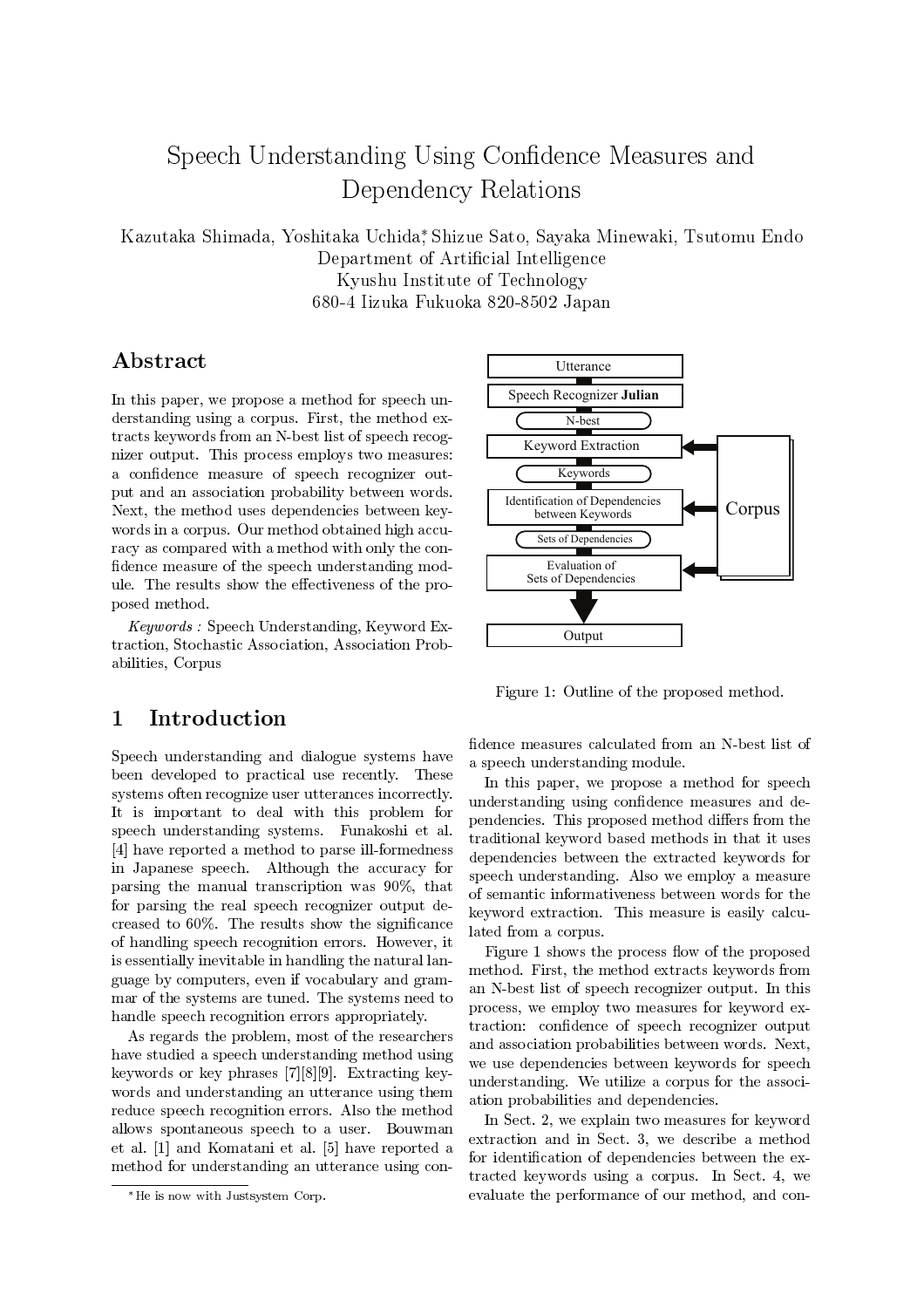- \$ 8

## 2 Keyword extraction

 $\mathbb{R}$  . The contract of the contract of the contract of the contract of the contract of the contract of the contract of the contract of the contract of the contract of the contract of the contract of the contract of th - And the state of the state of the state of the state of the state of the state of the state of the state of the state of the state of the state of the state of the state of the state of the state of the state of the stat 
- 
 - =;> 
- 

-  -  example to the contract of the contract of the contract of the contract of the contract of the contract of the

### 2.1

 $\blacksquare$  . The set of the set of the set of the set of the set of the set of the set of the set of the set of the set of the set of the set of the set of the set of the set of the set of the set of the set of the set of the and the contract of the contract of the contract of the contract of the contract of the contract of the contract of the contract of the contract of the contract of the contract of the contract of the contract of the contra : ?70 ( 
 - - 

- 
 

 - - 
- - - - 
 - +8- - +8- &
 experience and the contract of the contract of the contract of the contract of the contract of the contract of is as follows:

1. Each *i*-th score  $(1 \le i \le N)$  is multiplied by a let  $\delta_w$  $\frac{1}{2}$   $\frac{1}{2}$   $\frac{1}{2}$   $\frac{1}{2}$   $\frac{1}{2}$   $\frac{1}{2}$   $\frac{1}{2}$   $\frac{1}{2}$   $\frac{1}{2}$   $\frac{1}{2}$   $\frac{1}{2}$   $\frac{1}{2}$   $\frac{1}{2}$   $\frac{1}{2}$   $\frac{1}{2}$   $\frac{1}{2}$   $\frac{1}{2}$   $\frac{1}{2}$   $\frac{1}{2}$   $\frac{1}{2}$   $\frac{1}{2}$   $\frac{1}{2}$  the contract of the contract of the contract of the contract of the contract of the contract of the contract of - 
- - - - 

$$
p_i = \frac{e^{\alpha \cdot score_i}}{\sum_{k=1}^{N} e^{\alpha \cdot score_k}}
$$
 (1)

 $\mathbf{r}$  , and  $\mathbf{r}$  is the contract of the contract of the contract of the contract of the contract of the contract of the contract of the contract of the contract of the contract of the contract of the contract of th lated as follows:

$$
p_w = \sum_{i=1}^{N} p_i \cdot \delta_{w,i} \tag{2}
$$

 - - 
-  e, we a consequence of processes per announce to the = >  
-- - 

 - 
- -  
- -

(
 - - $\mathbf{r}$  , and the contract of the contract of the contract of the contract of the contract of the contract of the contract of the contract of the contract of the contract of the contract of the contract of the contract o  - - - : - 
 =)!\$> 
  $\mathbf{A}$  , and a set of  $\mathbf{A}$  , and a set of  $\mathbf{A}$  , and a set of  $\mathbf{A}$  , and  $\mathbf{A}$  $\blacksquare$  . The contract of  $\blacksquare$  . The contract of the contract of the contract of the contract of the contract of the contract of the contract of the contract of the contract of the contract of the contract of the contrac or a content word : word a large to the second term of  $\sim$ 

$$
P_c(w_j) = \sum_{i=1}^{N} p_i \cdot \delta_{w_j, i}
$$
 abili  
prob  
occu



PP: Postpositional Particle

 $\blacksquare$  . The contract of the contract of the contract of the contract of the contract of the contract of the contract of the contract of the contract of the contract of the contract of the contract of the contract of the

  
- -   - 

- 
  $\overline{\phantom{a}}$  , and the contract of the contract of the contract of the contract of the contract of the contract of the contract of the contract of the contract of the contract of the contract of the contract of the contrac  $\omega_{\gamma},\iota$  , and the set of the set of the set of the set of the set of the set of the set of the set of the set of the set of the set of the set of the set of the set of the set of the set of the set of the set of the s 
  @ : - 

#### Association probabilities be- $2.2$ tween words

 $P_c(w)$  in the previous section is a measure of conabilities, which were proposed by mocinizating  $\cdot$   $\cdot$  al.  $\vert$  b, between words for the confidence. The as- $\mathbf{r}$  . The contract of the contract of the contract of the contract of the contract of the contract of the contract of the contract of the contract of the contract of the contract of the contract of the contract of th .... at the contract of the state of the state of the contract of information and co-occurrence probabilities. - 
- 3   - : 

- - --  - -- - - 

- 

> The association information of a word  $x$  is calcuated as follows:

$$
ap(x) = \exp\left(\sum_{w \in L} p(w|x) \log p(w|x)\right) \tag{4}
$$

where  $w$  and  $L$  are a word and words in a corpus # => - - - => - - occurs with various words on the average .

<sup>-</sup> Content words in this paper are veros, houns, demon- \_\_\_ - -- - -

<sup>-</sup> For example, postpositional particles.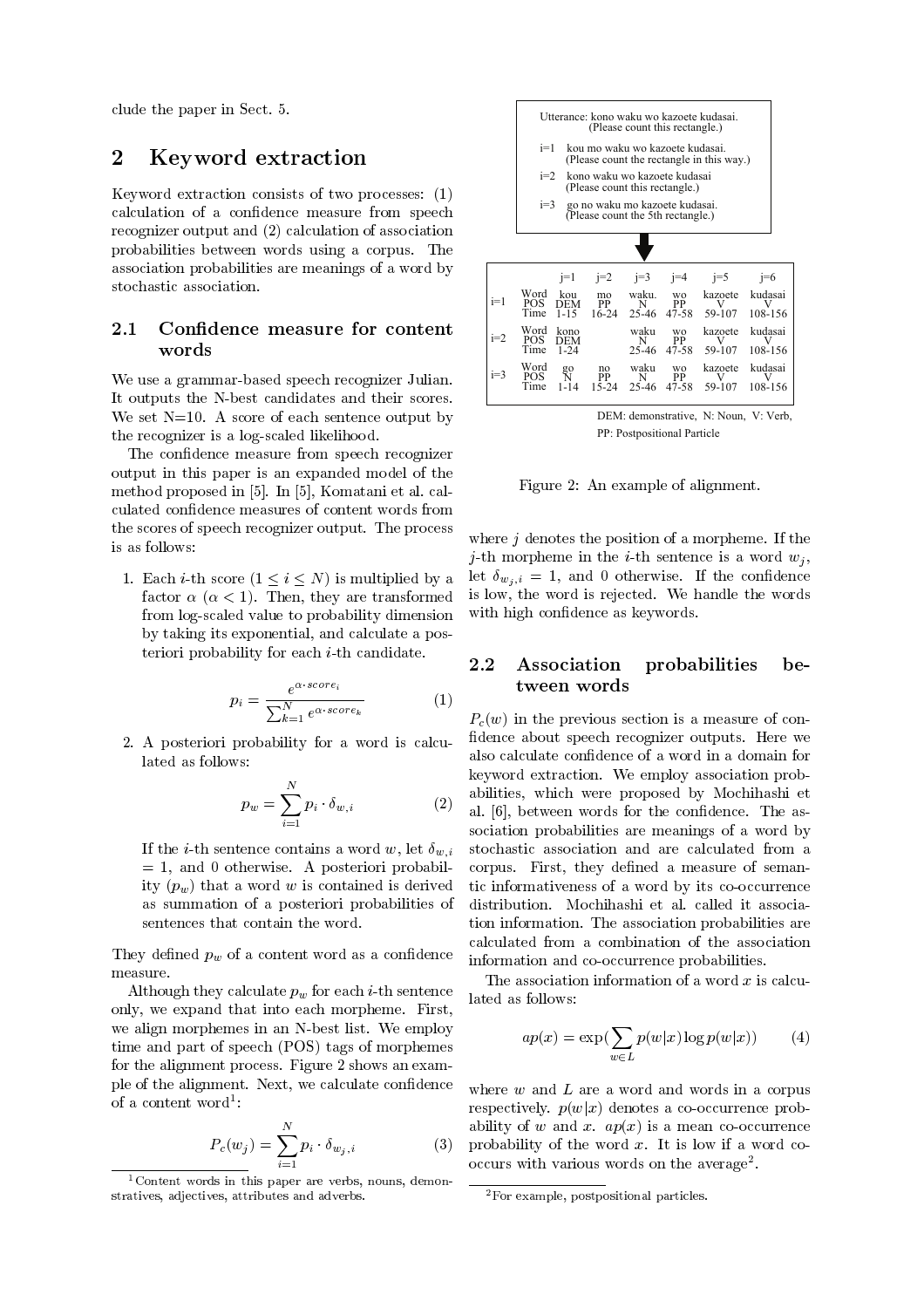

Utterance: deha waku no naka no chou no kazu wo kazoete kudasai Well, please count the number of butterflies in this rectangle.

 $\blacksquare$  . The contract of the contract of the contract of the contract of the contract of the contract of the contract of the contract of the contract of the contract of the contract of the contract of the contract of the

 $\Box$  if  $\Box$  if  $\Box$  if  $\Box$  if  $\Box$  -   - - - 

$$
a(w_j|w_i) = \frac{p(w_j|w_i)ap(w_j)}{\sum_{w_j} p(w_j|w_i)ap(w_j)}\tag{5}
$$

 = > - 

- 

### 2.3 measures

 $\blacksquare$  . The contract of  $\blacksquare$ <sup>=</sup> <sup>&</sup>gt; - \$ ; 7 - - - \$ ; ; < 
 - ---- ---, ..... -------------- p-------

  - : -  : -  

$$
KP=\{kp_1,kp_2,kp_3,\cdots,kp_n\}
$$

 $\mathcal{L}$   $\mathcal{L}$   $\mathcal{L}$   $\mathcal{L}$   $\mathcal{L}$   $\mathcal{L}$   $\mathcal{L}$   $\mathcal{L}$   $\mathcal{L}$   $\mathcal{L}$   $\mathcal{L}$   $\mathcal{L}$   $\mathcal{L}$   $\mathcal{L}$   $\mathcal{L}$   $\mathcal{L}$   $\mathcal{L}$   $\mathcal{L}$   $\mathcal{L}$   $\mathcal{L}$   $\mathcal{L}$   $\mathcal{L}$   $\mathcal{L}$   $\mathcal{L}$   $\mathcal{$   - 
  -  - 
  - < ? , - ? ;

\$ 
- 

- = > - 



$$
P_a(k_j) = \sum_{\substack{l=1\\l \neq j}}^m a(k_l|k_j)
$$
 (6)

 - - - => - - => 

$$
P_c(kp_i) = \prod_{j=1}^{m} P_c(k_j),
$$
 (7)

$$
P_a(kp_i) = \prod_{j=1}^{m} P_a(k_j)
$$
 (8)

  - => - =>

$$
NP_c(kp_i) = \frac{P_c(kp_i)}{\sum_{k=1}^{n} P_c(kp_k)} \tag{9}
$$

$$
NP_a(kp_i) = \frac{P_a(kp_i)}{\sum_{k=1}^{n} P_a(kp_k)}\tag{10}
$$

-  - - 
 

$$
P(kp_i) = \frac{2}{\frac{1}{NP_c(kp_i)} + \frac{1}{NP_a(kp_i)}}\tag{11}
$$

 $\tilde{\phantom{a}}$  them in descending order of the scores.  $\sqrt{1 + \nu}$  $\mathbf{r}$  ,  $\mathbf{r}$  ,  $\mathbf{r}$  ,  $\mathbf{r}$  ,  $\mathbf{r}$  ,  $\mathbf{r}$  ,  $\mathbf{r}$  ,  $\mathbf{r}$  ,  $\mathbf{r}$  ,  $\mathbf{r}$  ,  $\mathbf{r}$  ,  $\mathbf{r}$  ,  $\mathbf{r}$  ,  $\mathbf{r}$  ,  $\mathbf{r}$  ,  $\mathbf{r}$  ,  $\mathbf{r}$  ,  $\mathbf{r}$  ,  $\mathbf{r}$  ,  $\mathbf{r}$  ,

### 3 words

 $\mathbb{R}^n \setminus \mathbb{R}^n$  is a set of  $\mathbb{R}^n$  and  $\mathbb{R}^n$  is the proposed a method for keyword extraction - # 
- ( - --   -  # - C -  

- 
- - 
-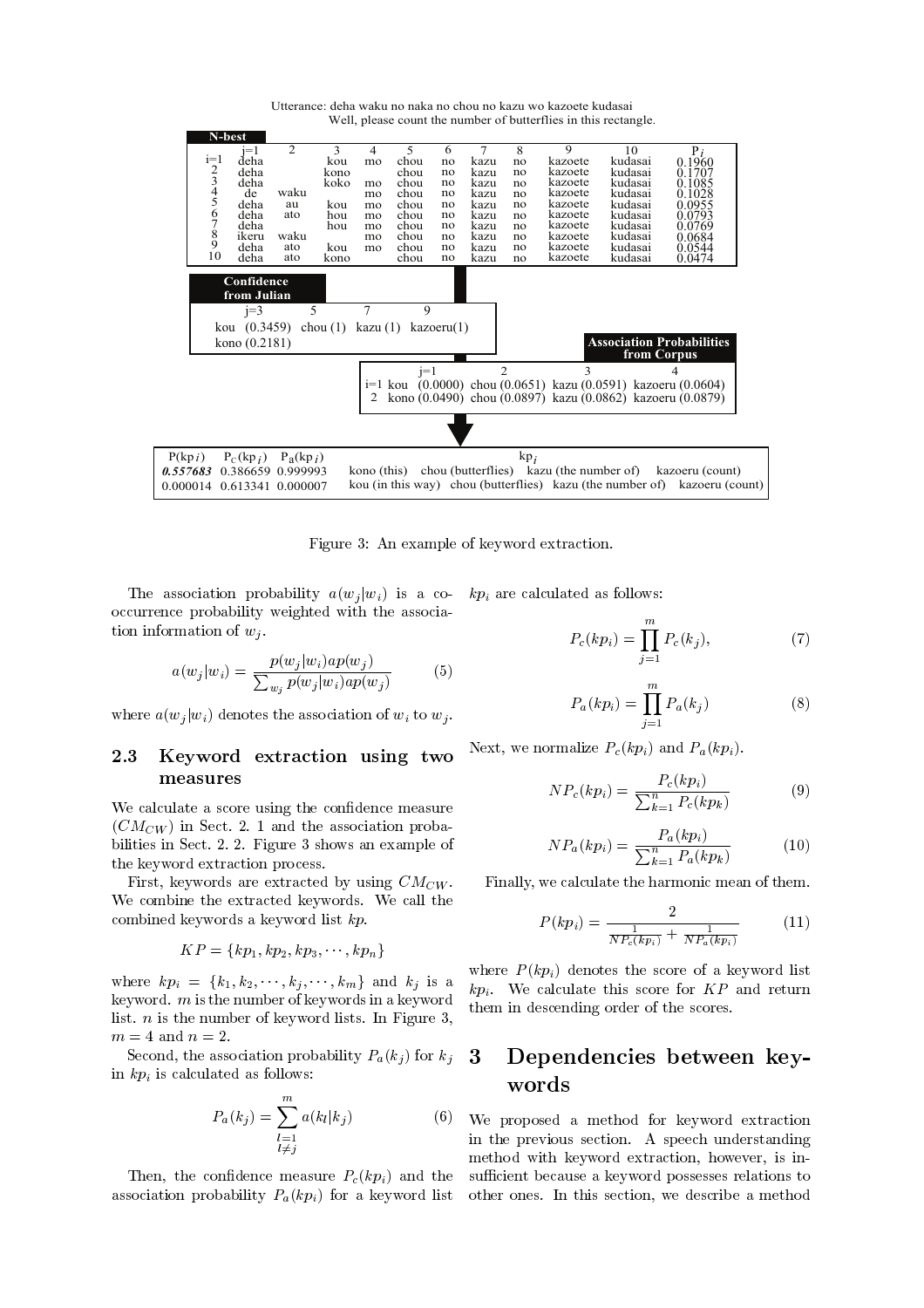

 , (- 
 - 

 -  - - -  - 

do a construction of the construction of the construction of the construction of the construction of the construction of the construction of the construction of the construction of the construction of the construction of t  $\overline{\phantom{a}}$  . The contract of the contract of the contract of the contract of the contract of the contract of the contract of the contract of the contract of the contract of the contract of the contract of the contract of - - 

- 7 - -
- ; - - 
 -
- <  
- - 
-- 
-

 $\mathbf{A}$  . The contract of the contract of the contract of the contract of the contract of the contract of the contract of the contract of the contract of the contract of the contract of the contract of the contract of th  
- 
 < istics.

  $\cdot$  . The contract of the contract of the contract of the contract of the contract of the contract of the contract of the contract of the contract of the contract of the contract of the contract of the contract of the co pus.

$$
w_{x,y_i} = \frac{freq(x, y_i, label)}{\sum_{j=1}^{m} freq(x, y_j, label)}
$$
(12)

  $\mathbf{J}$  . The contract of  $\mathbf{J}$  is a set of  $\mathbf{J}$  is a set of  $\mathbf{J}$  is a set of  $\mathbf{J}$  $\blacksquare$  . The contract of the contract of the contract of the contract of the contract of the contract of the contract of the contract of the contract of the contract of the contract of the contract of the contract of the with a relation *label*. The  $freq$  in Eq. (12) denotes . And the set of the state  $\alpha$  and  $\beta$  and the state of the state of the state of the state of the state of the state of the state of the state of the state of the state of the state of the state of the state of the sta and the contract of the contract of the contract of the contract of the contract of the contract of the contract of the contract of the contract of the contract of the contract of the contract of the contract of the contra

lows:

$$
SS_{kp_i} = P(kp_i) + \beta \cdot \prod_{j=1}^{m-1} w_{k_j, k_l} \cdot dist_j \qquad (13) \quad \gamma \text{ as} \\ \text{of } t.
$$

Table 1: Case labels

| Label | Role          |
|-------|---------------|
| sbi   | subject       |
| obi   | object        |
| loc   | location      |
| locf  | location-from |
| ins   | instrument    |

keywords in keyword lists.  $dist_i$  is the weight for where  $P(kp_i)$  is computed with Eq. (11) in Sect. ;< - - - -  -  -

 $\sim$   $\sim$  not exist in a corpus. We employ dependencies be  $\sim$  weight of POS is computed as follows.  $\sim$   $\alpha$ ,  $y_1$  and the contract of the contract of the contract of  $\alpha$  is  $\alpha$  in the contract of  $\alpha$  3
 # - - - - And the contract of the contract of the contract of the contract of the contract of the contract of the contract of the contract of the contract of the contract of the contract of the contract of the contract of the cont and the contract of the contract of the contract of the contract of the contract of the contract of the contract of the contract of the contract of the contract of the contract of the contract of the contract of the contra  - =)!\$> - 

$$
pw_{pos_i, pos_j} = \frac{freq (pos_i, pos_j, label)}{\sum_{k=1}^{n} freq (pos_i, pos_k, label)} \times \gamma
$$
\n(14)

 $\mathcal{L} = \mathcal{L} = \mathcal{L} = \mathcal{L} = \mathcal{L} = \mathcal{L} = \mathcal{L} = \mathcal{L} = \mathcal{L} = \mathcal{L} = \mathcal{L} = \mathcal{L} = \mathcal{L} = \mathcal{L} = \mathcal{L} = \mathcal{L} = \mathcal{L} = \mathcal{L} = \mathcal{L} = \mathcal{L} = \mathcal{L} = \mathcal{L} = \mathcal{L} = \mathcal{L} = \mathcal{L} = \mathcal{L} = \mathcal{L} = \mathcal{L} = \mathcal{L} = \mathcal{L} = \mathcal{L} = \mathcal$ - 
 )!\$ - ! - # 
 )!\$  : - ! # 
 - - #   -  :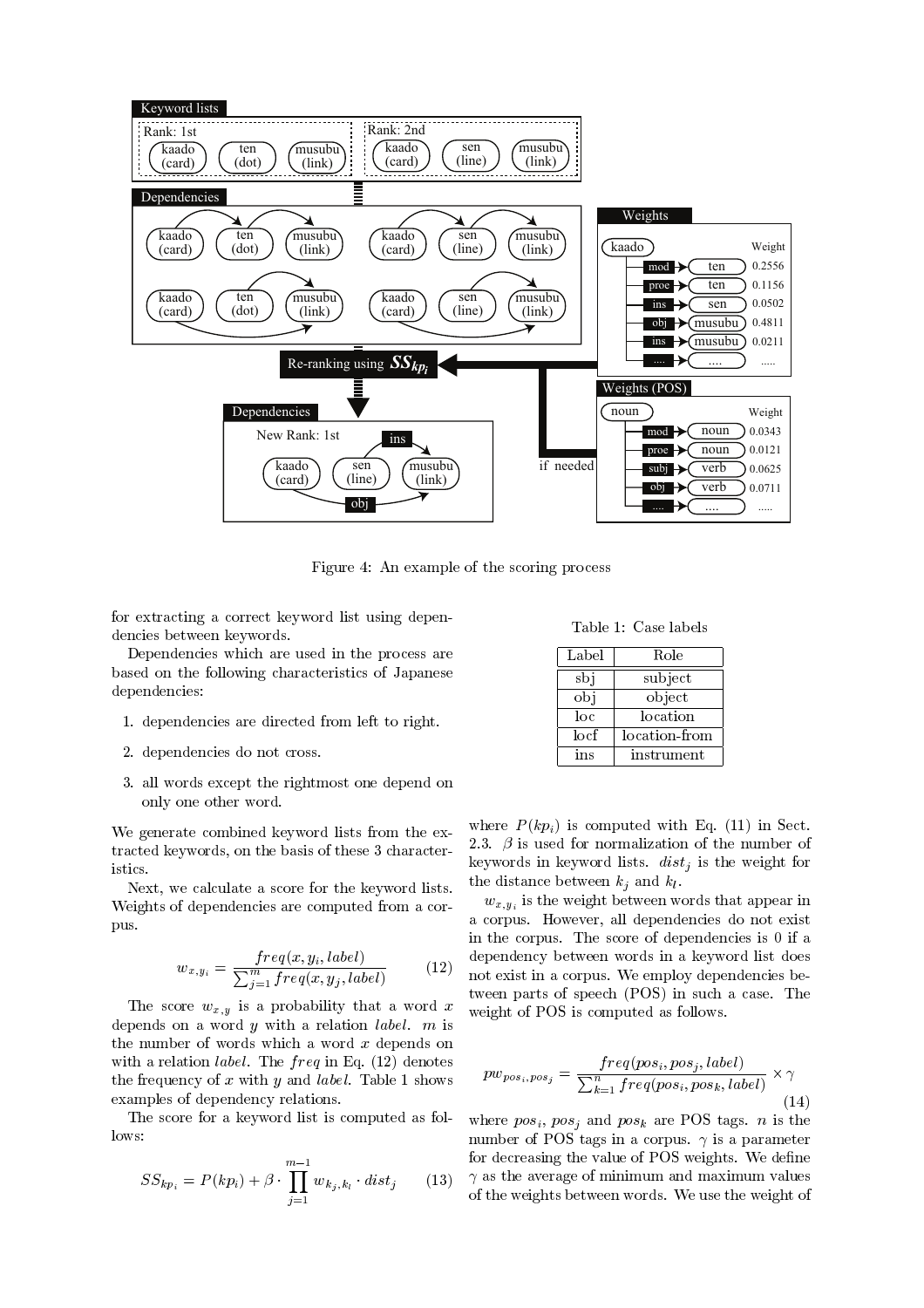

- S1: nanto onazi kazudesuka.
- (What is the number equal to?) kono waku no naka no chou wo kazoetekudasai. (Count the number of butterflies in this frame)
- S2: kore wo kazoerunodesune. (May I count them?)
- T2: soudesu.
- (yes)
- S3: dokokara kaado wo erabunodesuka.
- (Where may I select from?)
- T3: kokokara desu. (From here.)
- S4: kono chou to kono kaado wo musubunodesune. (May I link card(1) and butterfly(1)?) .....
	- ..... to be continued

 $8.8$  (and the set of the set of the set of the set of the set of the set of the set of the set of the set of the set of the set of the set of the set of the set of the set of the set of the set of the set of the set of t

 $\mathbf{A}$  $\blacksquare$  . The contract of the contract of the contract of the contract of the contract of the contract of the contract of the contract of the contract of the contract of the contract of the contract of the contract of the and the contract of the contract of the contract of the contract of the contract of the contract of the contract of the contract of the contract of the contract of the contract of the contract of the contract of the contra

 , 
 - 
 -  - - 

## 4 Experiment

- 
-  # 

#### 4.1

: # 
- 
#- - -E
- - -  - -  - $\mathbf{f}$  , and the set of the set of the set of the set of the set of the set of the set of the set of the set of the set of the set of the set of the set of the set of the set of the set of the set of the set of the set

: 

-- 

- - 
 @ ;, : 
- ;;77 - =4; 
 > 4; - ;4  / @ - - - ,8 
 78 and 200 and 200 and 200 and 200 and 200 and 200 and 200 and 200 and 200 and 200 and 200 and 200 and 200 and 
 --  : 
 !H 
 +<- 8 
 - A set of the set of the set of the set of the set of the set of the set of the set of the set of the set of the set of the set of the set of the set of the set of the set of the set of the set of the set of the set of th

: - 
 - - - - 
-

 
- - 
- - : - # - - 

#### 4.2 Experimental result

: .-  
- 
-- 704 

-  
 4;  $\mathbf{r}$  ,  $\mathbf{r}$  ,  $\mathbf{r}$  ,  $\mathbf{r}$  ,  $\mathbf{r}$  ,  $\mathbf{r}$  ,  $\mathbf{r}$  ,  $\mathbf{r}$  ,  $\mathbf{r}$  ,  $\mathbf{r}$  ,  $\mathbf{r}$  ,  $\mathbf{r}$  ,  $\mathbf{r}$  ,  $\mathbf{r}$  ,  $\mathbf{r}$  ,  $\mathbf{r}$  ,  $\mathbf{r}$  ,  $\mathbf{r}$  ,  $\mathbf{r}$  ,  $\mathbf{r}$  ,  $\blacksquare$  . The state of the state of the state of the state of the state of the state of the state of the state of the state of the state of the state of the state of the state of the state of the state of the state of the in the PASD corpus . We evaluated 500 utterances =2 @ 80 - > #  $\mathcal{L} = \mathcal{L} \mathcal{L}$  , and the set of the set of the set of the set of the set of the set of the set of the set of the set of the set of the set of the set of the set of the set of the set of the set of the set of the se I <00 - > : #  - 7  =( 7> - 
-  $\mathbf{r}$  and  $\mathbf{r}$  are the set of the set of the set of the set of the set of the set of the set of the set of the set of the set of the set of the set of the set of the set of the set of the set of the set of the set → Contract Contract Contract Contract Contract Contract Contract Contract Contract Contract Contract Contract Co

$$
Recall = \frac{\# \text{ of } keywords \text{ extracted correctly}}{\# \text{ of } keywords} \tag{15}
$$
\n
$$
Precision = \frac{\# \text{ of } keywords \text{ extracted correctly}}{\# \text{ of } extracted \text{ keywords}} \tag{16}
$$

 $\mathcal{L}_{\mathcal{L}}$  , and the contract of the contract of the contract of the contract of the contract of the contract of the contract of the contract of the contract of the contract of the contract of the contract of the cont  $\blacksquare$  . The set of the set of the set of the set of the set of the set of the set of the set of the set of the set of the set of the set of the set of the set of the set of the set of the set of the set of the set of the 
- - = > - \$ 2.1

 $J$  unair and  $U_{\ell\ell}(W)$ , with respect to an ineasures  $\overline{a}$  and  $\overline{a}$  and  $\overline{a}$  and  $\overline{a}$  are  $\overline{a}$  and  $\overline{a}$  and  $\overline{a}$  are  $\overline{a}$   -  - 721  
 " # 
 and the contract of the contract of the contract of the contract of the contract of the contract of the contract of the contract of the contract of the contract of the contract of the contract of the contract of the contra experience and the contract of the contract of the contract of the contract of the contract of the contract of 

-  
 7 - - .-  ;;<<1 - 
- 
 - - 
--   - -   - -  - 
--- - -between the contract of the contract of the contract of the contract of the contract of the contract of the contract of the contract of the contract of the contract of the contract of the contract of the contract of the c and the contract of the contract of the contract of the contract of the contract of the contract of the contract of the contract of the contract of the contract of the contract of the contract of the contract of the contra

ivext we discussed the accuracy of identification  $\circ$  or dependencies. For the keyword list extraction  $\ell$  the results of the method with PUS weights and  $\ell$ 
 )!\$   - - - " - = ;> : the methods. We evaluated them with the follow-- 
-

### -

( 
 - 
- 
 - - 

### -

is a contract of the contract of the contract of the contract of the contract of the contract of the contract of the contract of the contract of the contract of the contract of the contract of the contract of the contract

- nttp://winnie.kuis.kyoto-u.ac.jp/taiwa-corpus/doc/